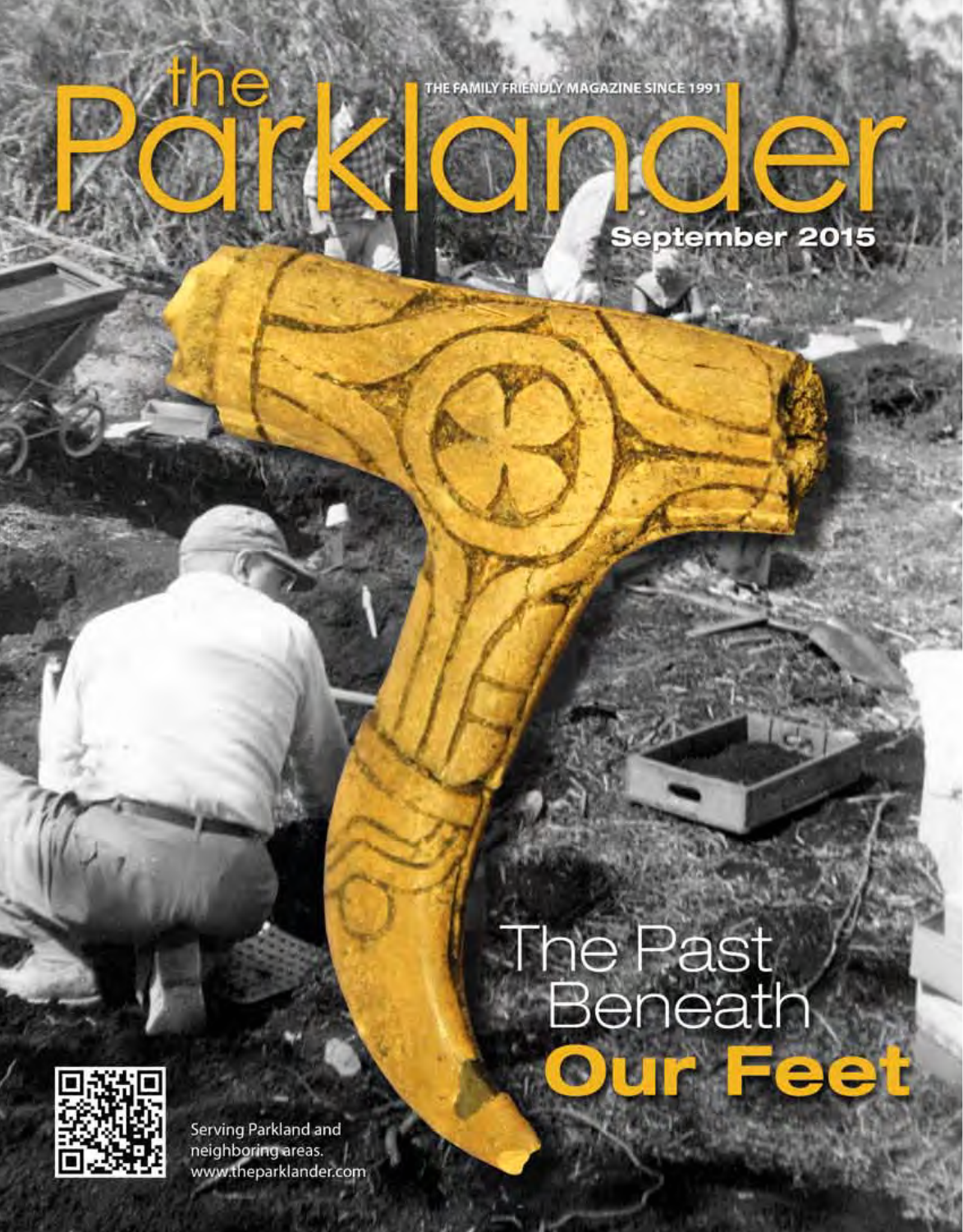Take a Look into Parkland's Margate-Blount Archaeological Site

## **Discovering**  Layers of **PAST**

*By Dr. Peter John Ferdinando*

**The similarities between the job of a pastry cheformal and that of an archaeologist may not be evidence immediately to the reader. Both professions, however, are obsessed with layers. A pastry chef he similarities between the job of a pastry chef and that of an archaeologist may not be evident immediately to the reader. Both professions, builds up layers of delicious sponge, sweet filling, and colorful frosting to construct a glorious cake. An archaeologist excavates through the dirt, muck, and sand in search of the layers of the past. As they dig deeper and deeper into the ground, they, in fact, are moving back in time. Understanding the stratigraphy of an archaeological site, that is these layers of soil and artifacts deposited in the earth over the eons, helps archaeologists interpret the history of the people who lived there.** 

Peeling back the layers of the Margate-Blount archaeological site demonstrates that Parkland's past stretches back thousands of years. The



hard work of archaeologists and their teams of excavators at the site reveals much, from brief stops by Seminole and Yamasee, to a longlasting pre-European contact Native American village. The Margate-Blount site thus tells a layered story about the residents and visitors to a small stretch of high ground located on the edge of the Florida Everglades in what is today the city of Parkland.

#### Seminole and Yamasee Visitors, A.D. 1670-1850

After digging through a layer of modern twentieth-century trash, archaeologists at Margate-Blount found indications for several stopovers at the site. The recovery of a gun flint



ABOVE: **Members of the BCAS excavating at Margate Blount** LOWER LEFT: **A Nineteenth-century Seminole Warrior**

and .50 caliber musket ball suggest a possible visit by a Seminole party at some point in the eighteenth or nineteenth century. The site's high ground provided a dry place upon which to camp for the night, and the close-by waters of the Everglades offered an easy dinner of fish, turtles, or other aquatic animals. It is easy to picture, in the embers of a campfire, a Seminole unpacking his bag and losing the gun flint and musket ball in the encroaching darkness at the dusk of the day. A little earlier, sometime in the late seventeenth or early to mideighteenth centuries, another party of Native Americans also paused at the site. The recovery of five broken fragments from the same San

Marcos-style vessel indicate a visit by Yamasee from the northern reaches of then-Spanish La Florida. As they cooked around a campfire, one of their cooking pots broke and they abandoned it on the site for future archaeologists to uncover.

#### Site Abandonment, A.D. 1500-1670

Moving down through the layers of the site and thus back further in time, Margate-Blount seems to have sat empty for the sixteenth and much of the seventeenth century. Archaeologists found little evidence for visitation or occupation by the original southern Florida Native Americans during the time of early European contact. Other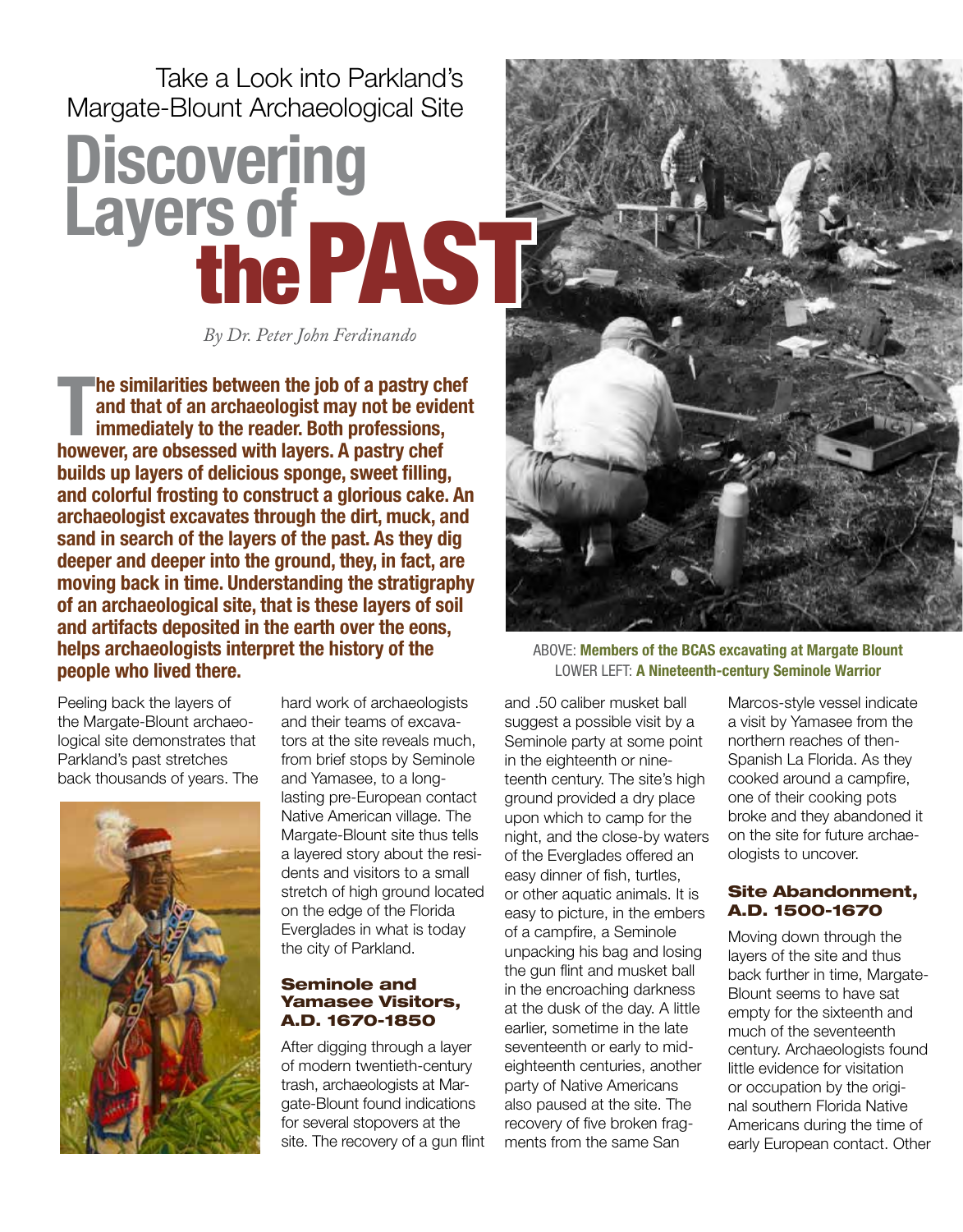The changing decorations on these ceramics further demonstrate that Native Americans occupied the village site from around 500 B.C. through A.D. 1500. Indeed, much like the inevitable change in the styles of computers and cell phones, Native Americans altered the designs on their pottery through the years.

archaeological sites in the Florida peninsula have various contact-era goods, from shipwreck metals and iron tools, to trade beads and the buttons of European clothing, but the archaeologists working at Margate-Blount found only two beads of undetermined age. Moreover, while the Spaniards discussed the Tequesta who resided at the mouth of the Miami River, the Jeaga who lived along the coast of modern Palm Beach County, and the Mayaimi who occupied small villages around Lake Okeechobee, they did not mention any people in the vicinity of the Margate-Blount site. Why Native Americans abandoned this location for these couple of hundred years is unknown.

#### A Small but Bustling Village, 500 B.C. to A.D. 1500

Archaeologists, however, discovered ample evidence at Margate-Blount for a longlasting, pre-European contact Native American village. This settlement sat on a high

ridge near the edge of the Everglades, which gave the residents access to a wellstocked natural larder, while also providing them a refuge from the water. Archaeologists

easily identified this village from its midden and burial mound. This midden, an accumulation of dirt, discarded animal bones and shells, sherds of pottery, and broken





shell, bone, and wood tools, along with other detritus, helps reveal a lot about the lives of the people living there. The people ate much fish, turtle, and snake, supplemented with a smaller amount of mammals like raccoon, opossum, and deer. The Margate-

#### TOP RIGHT: **The BCAS Traipsing to the Site** ABOVE: **A Tequesta Manufacturing Clay Pottery**

LEFT: **BCAS break time:** (L to R) **Ed Paullin, Milt Wolfe, Viola Shaffer, Fred Kirsch, Helen Alpirin, Wilma Williams and Howard "Butch" Roloff.**



Blount residents evidently had contact with groups living on the coast, because they maintained bustling exchange networks that brought marine shell and shark teeth into the Florida interior. They used these as tools, the shells to make hammers and chisels and the shark teeth as cutting edges. The recovered ceramics also indicate likely regional contacts with the peoples of the Everglades Culture to the South, the Belle Glade Culture from around Lake Okeechobee and the Kissimmee River Valley, and even some of the peoples who lived on the west coast of Florida. The frequency of pottery types from Margate-Blount, however, aligns the inhabitants most closely with the primarily coastal East Okeechobee Culture of Palm Beach and Martin counties. The changing decorations on these ceramics further demonstrate that Native Americans occupied the village site from around 500 B.C. through A.D. 1500. Indeed, much like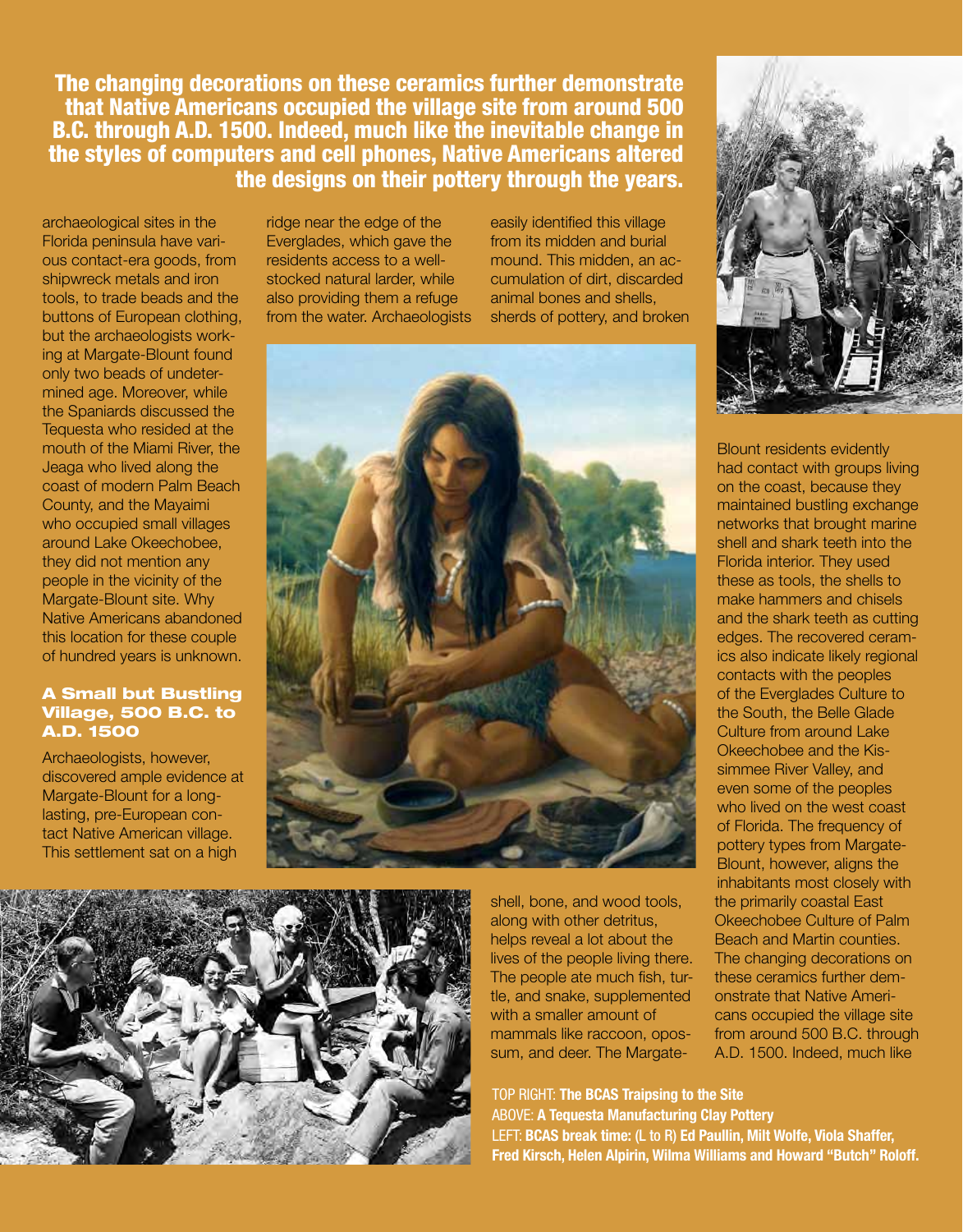#### PERSONAL ARTIFACTS:

#### Carved Bone and Antler from Margate-Blount

Along with shell tools and pot sherds, archaeologists recovered intricately carved bone and antler artifacts from Margate-Blount. They date to A.D. 1200- 1500, and depict various animals, including a more realistically-realized dabbling duck, turtle, and an eel or barracuda, a more stylized rattlesnake, and the vulture pictured above (size about 2.4"). Many of these carvings came from an area in-between the village midden and burial mound, which also included the burials of alligators, turtles, raccoons, and rattlesnakes. The artifacts small size suggests use as personal adornments, with the depictions perhaps evoking clan affiliation or individual affinity with specific animals. Former Florida State Archaeologist Dr. Ryan J. Wheeler studied the ancient art of Florida in-depth, and argued effectively for stylistic connections between such Florida artifacts and the designs and motifs developed by the peoples of the Hopewellian Culture of the Ohio Valley and the Mississippian Culture of the wider American Southeast.

the inevitable change in the styles of computers and cell phones, Native Americans altered the designs on their pottery through the years. While the ceramics from Margate-Blount midden indicate Native American utilization of the site for some two thousand years, questions about the local population size, and cycles of occupation and abandonment remain. The number of inhabitants of the village probably fluctuated between two to four dozen individuals. Indeed, although he was

Although there is no evidence of earlier human visitors to the site, paleontologists have found fossils of megafauna like mammoths and mastodons in Parkland.

talking about the peoples who lived around Lake Okeechobee in the sixteenth century, Spaniard Hernando de Escalante Fontaneda stated that such interior towns included between twenty to forty inhabitants. This number is a clear contrast with some of the larger east-coast Native American towns of at least several hundred residents. Although their village may have been small, the construction and use of a burial mound at Margate-Blount, along with the abundant food resources



**A Timucua chief**

from the Everglades, suggest Native Americans lived year-round at the site from about A.D. 750 through to 1500. Moving back to the period from 500 B.C. to A.D. 750, the far fewer pottery sherds may indicate the presence of either less people or more intermittent occupation of Margate-Blount. Also, every few generations the residents may have abandoned the site in response to changing environmental conditions, including

the exhaustion of the local wildlife and changes in water levels.

#### The First Known Parkland Residents, Some 3000 Years Ago

Peeling back the last layer of Margate-Blount, archaeologists came to the earliest evidence of human activity at the site. Deep in a trench, they found fragments of semi-fiber tempered pottery. Southern Florida Native Americans made these ceramics using clay and plant fibers some three thousand years ago. The theninhabitants of the site again may have moved seasonally through the landscape, living on the freshwater resources of the Everglades and marine animals of the Atlantic Ocean. Although there is no evidence of earlier human visitors to the site, paleontologists have found fossils of megafauna like mammoths and mastodons in Parkland. It is quite possible that Paleo-Indian hunters also lived in the region as they tracked these various animals, but such a supposition awaits confirmation by new discoveries.

#### Preservation and **Research**

The layers of Parkland's Margate-Blount tell us about the past of a small patch of southern Florida. The preservation of such cultural resources is a vital, and the valiant efforts of Ken Cutler and Jeff Schwartz to educate the public and preserve the site is an important first step. Continued research on the artifacts from Margate-Blount, however, is essential